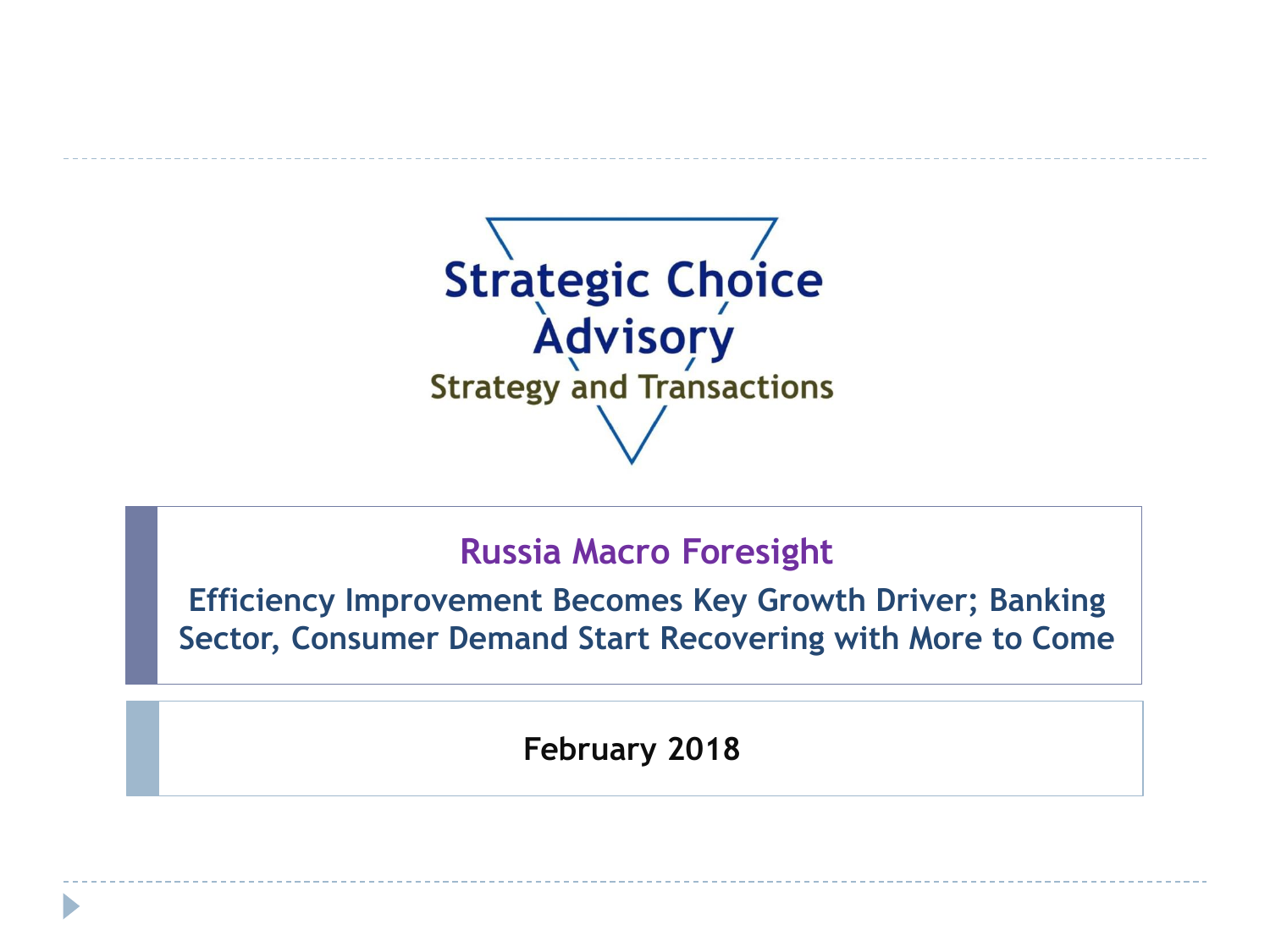**Headline growth figures may still be unimpressive, but leading indicators show rising investment and business activity, while consumption is finally starting to recover**

| Key macroeconomic trends                                                                                                                                                                                                 | Indicator, full-year, % y/y | 2015    | 2016   | 2017   |
|--------------------------------------------------------------------------------------------------------------------------------------------------------------------------------------------------------------------------|-----------------------------|---------|--------|--------|
| 1. Headline GDP and IP growth figures slightly undershot government                                                                                                                                                      | <b>Real GDP</b>             | $-2.5$  | $-0.2$ | 1.5    |
| and expert forecasts, causing quite a bit of negativity in the media<br>2. Real disposable income again failed to grow, also causing concern                                                                             | Industrial production (IP)  | $-3.4$  | 1.1    | 1.0    |
| 3. Still, the upward trend in all these indices is also quite obvious                                                                                                                                                    | Real disposable income      | $-3.2$  | $-5.8$ | $-1.7$ |
| 4. CPI inflation reached a historic low of 2.5% y/y in December and                                                                                                                                                      | CPI inflation, 12m average  | 15.5    | 7.1    | 3.7    |
| 3.7% over 2017 (12-month running average). While this may be cause<br>for concern, if the trend persists, for now it is helping boost spending                                                                           | CPI inflation, December     | 12.9    | 5.4    | 2.5    |
| 5. Looking more closely at GDP and IP figures, the underperformance                                                                                                                                                      | Agriculture                 | 2.6     | 4.8    | 2.4    |
| was largely caused by weaker growth in agriculture (attributable to<br>cold spring and summer in a lot of regions, as well as a high base),<br>and utilities (autumn and winter were much warmer than usual)             | Electricity, heating        |         | 1.7    | 0.1    |
|                                                                                                                                                                                                                          | Water, waste management     | $-1.6*$ | $-0.8$ | $-2.8$ |
| 6. Actually, underlying data shows highly encouraging trends, as key                                                                                                                                                     | Fixed capital investment**  | $-9.6$  | $-0.6$ | 4.2    |
| leading indicators beat expectations. Fixed capital investment and<br>cargo turnover grew strongly after a lackluster 2016 and dismal 2015                                                                               | Cargo turnover:             | 0.2     | 1.8    | 5.4    |
| 7. Also, PPI inflation sped up notably. This may squeeze margins for some                                                                                                                                                | o/w rail cargo turnover     | 0.2     | 1.7    | 6.4    |
| players, but also shows greater pricing power amid rising demand                                                                                                                                                         | PPI inflation               | 12.4    | 4.3    | 7.6    |
| 8. Looking at consumer spending and population well-being, retail trade<br>finally managed to grow, even if modestly, after severe contraction<br>9. Real wage growth also accelerated, supported by lower CPI inflation | Retail trade                | $-10.0$ | $-4.6$ | 1.2    |
|                                                                                                                                                                                                                          | Real wages                  | $-9.0$  | 0.8    | 3.4    |
| and maintained solid growth of nominal wages                                                                                                                                                                             | Nominal wages               | 5.1     | 7.9    | 7.2    |
| 10. Also positively, unemployment receded significantly in 2017                                                                                                                                                          | Total unemployment          | 7.4     | $-0.5$ | $-6.5$ |

*© Strategic Choice Advisory, 2018 2*

*\* - grouped together before 2016 \*\* - Jan-Sep 2017, % y/y*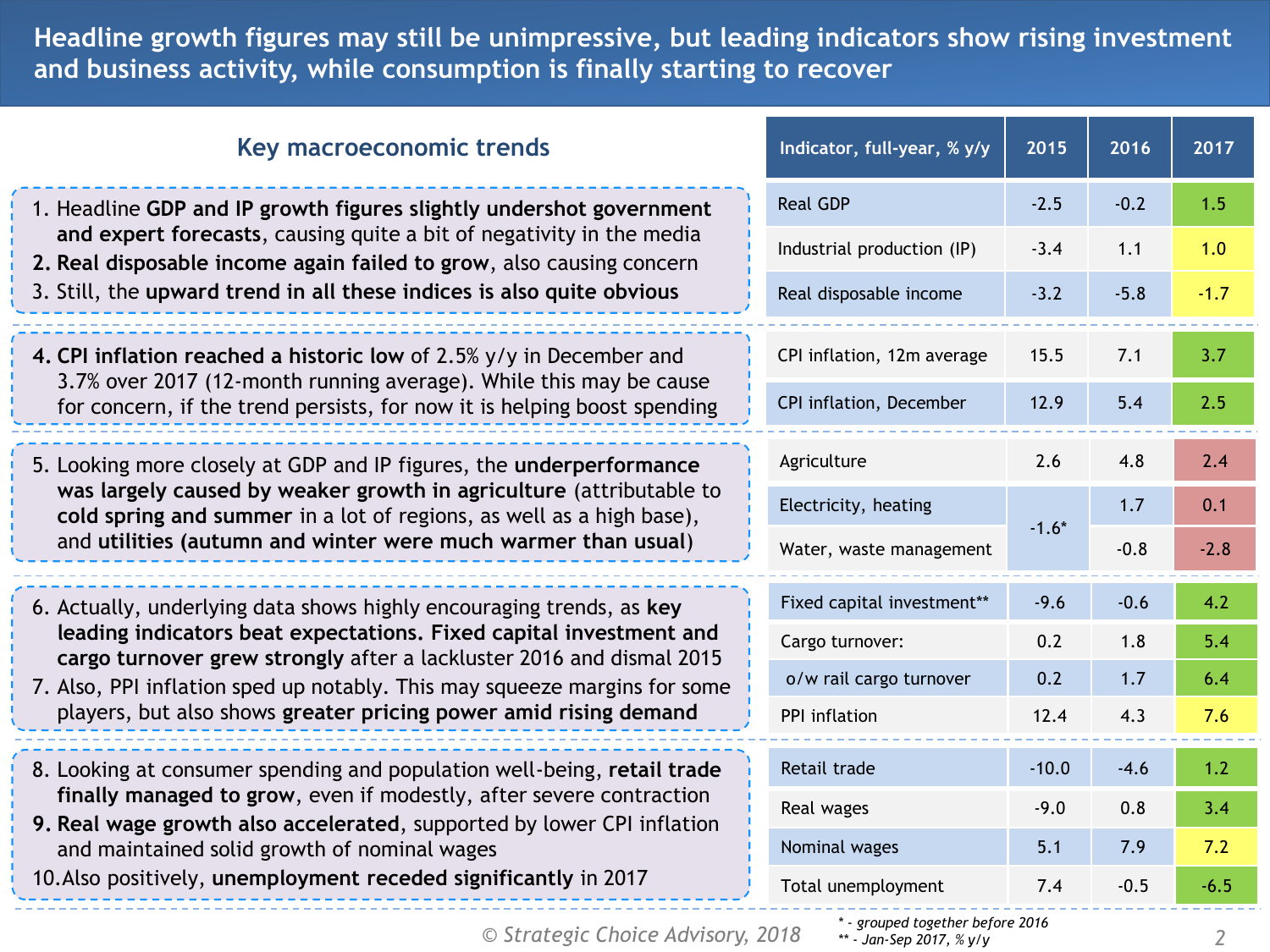**Table of contents and service growth driver. Exports of higher value-added goods are also growing markedly In addition to import substitution, efficiency improvement has also become a key manufacturing** 

|                                                                                                                                                    | Sector, % y/y                      | 2016                        | $\overline{2017}$              |                                                         | Sector, % y/y |                      | 2016     | 2017    |
|----------------------------------------------------------------------------------------------------------------------------------------------------|------------------------------------|-----------------------------|--------------------------------|---------------------------------------------------------|---------------|----------------------|----------|---------|
|                                                                                                                                                    | Agriculture and food manufacturing |                             | <b>Clothing &amp; footwear</b> |                                                         |               |                      |          |         |
|                                                                                                                                                    | Pork                               | 13.8                        | 9.0                            | <b>Textile</b>                                          |               |                      | 4.6      | 7.1     |
|                                                                                                                                                    | <b>Beef</b>                        | 6.1                         | 5.5                            | Apparel<br>Footwear & leather products                  |               |                      | 7.1      | 3.8     |
|                                                                                                                                                    | Poultry                            | 2.8                         | 7.4                            |                                                         |               |                      | 4.4      | 4.3     |
|                                                                                                                                                    | <b>Processed food</b>              | 3.1                         | 5.6                            | <b>Chemical manufacturing</b>                           |               |                      |          |         |
| 1. Import substitution remains a major<br>growth driver across the board, with<br>output of higher-value added goods<br>growing especially quickly | Fish fillet                        | 16.3                        | 27.6                           | Total chemical manufacturing                            |               |                      | 6.3      | 4.3     |
|                                                                                                                                                    | Vegetable preserves                | $-17.3$                     | 30.3                           | Pharmaceuticals                                         |               |                      | 7.0      | 12.3    |
|                                                                                                                                                    | Cereals                            | 3.6                         | 7.7                            | Plastics & resins                                       |               |                      | 6.3      | 4.2     |
|                                                                                                                                                    | Machines & equipment               |                             |                                |                                                         |               |                      |          |         |
|                                                                                                                                                    | Cars                               | $-7.4$                      | 21.0                           | Computers & electronics                                 |               |                      | $-2.0$   | 16.4    |
|                                                                                                                                                    | Cargo railcars<br>28.8<br>49.1     |                             | Semiconductors & devices       |                                                         |               | N/D                  | 16.7     |         |
|                                                                                                                                                    | <b>Tractors</b>                    | 16.1                        | 11.5                           | Food processing equipment<br>Medical equipment          |               |                      | N/D      | 7.3     |
|                                                                                                                                                    | Washing machines                   | 14.4                        | 11.7                           |                                                         |               |                      | 2.9      | 5.8     |
|                                                                                                                                                    | Miscellaneous other                |                             |                                |                                                         |               |                      |          |         |
|                                                                                                                                                    | Steel structures                   | 0.1                         | 7.9                            | Furniture                                               |               |                      | $-2.7$   | 8.7     |
| 2. At the same time, efficiency<br>improvement is also becoming a key<br>driver of both production and services                                    | Cargo turnover                     | 1.8                         | 5.4                            | Non-woven materials                                     |               |                      | 26.6     | 11.1    |
|                                                                                                                                                    | Fuel pellets                       | 5.2                         | 29.6                           | Fodder feed                                             |               |                      | 4.0      | 7.8     |
|                                                                                                                                                    | <b>Building materials</b>          | $-6.0$                      | 2.5                            | Fertilizers                                             |               |                      | 2.7      | 8.2     |
| 3. Another emerging trend is an upsurge<br>in exports of high value-added<br>goods, both by local and foreign<br>players working in Russia         | Exports to non-CIS, 2017, % y/y    | Exports to CIS, 2017, % y/y |                                |                                                         |               |                      |          |         |
|                                                                                                                                                    | Optical, medical devices           | $29.3*$                     | Plastics                       | $15.3**$                                                |               | Machines & equipment |          | $27.9*$ |
|                                                                                                                                                    | Mechanical equipment               | $24.0*$                     |                                | Inorganic chemicals<br>$22.4**$<br>Cosmetics & perfumes |               |                      | $51.3**$ |         |
|                                                                                                                                                    | Cars                               | 40.4**                      | Food products                  | $23.3**$                                                |               | Food products        |          | $9.3**$ |

*© Strategic Choice Advisory, 2018*

*\* - monetary terms \*\* - volume terms*

*3*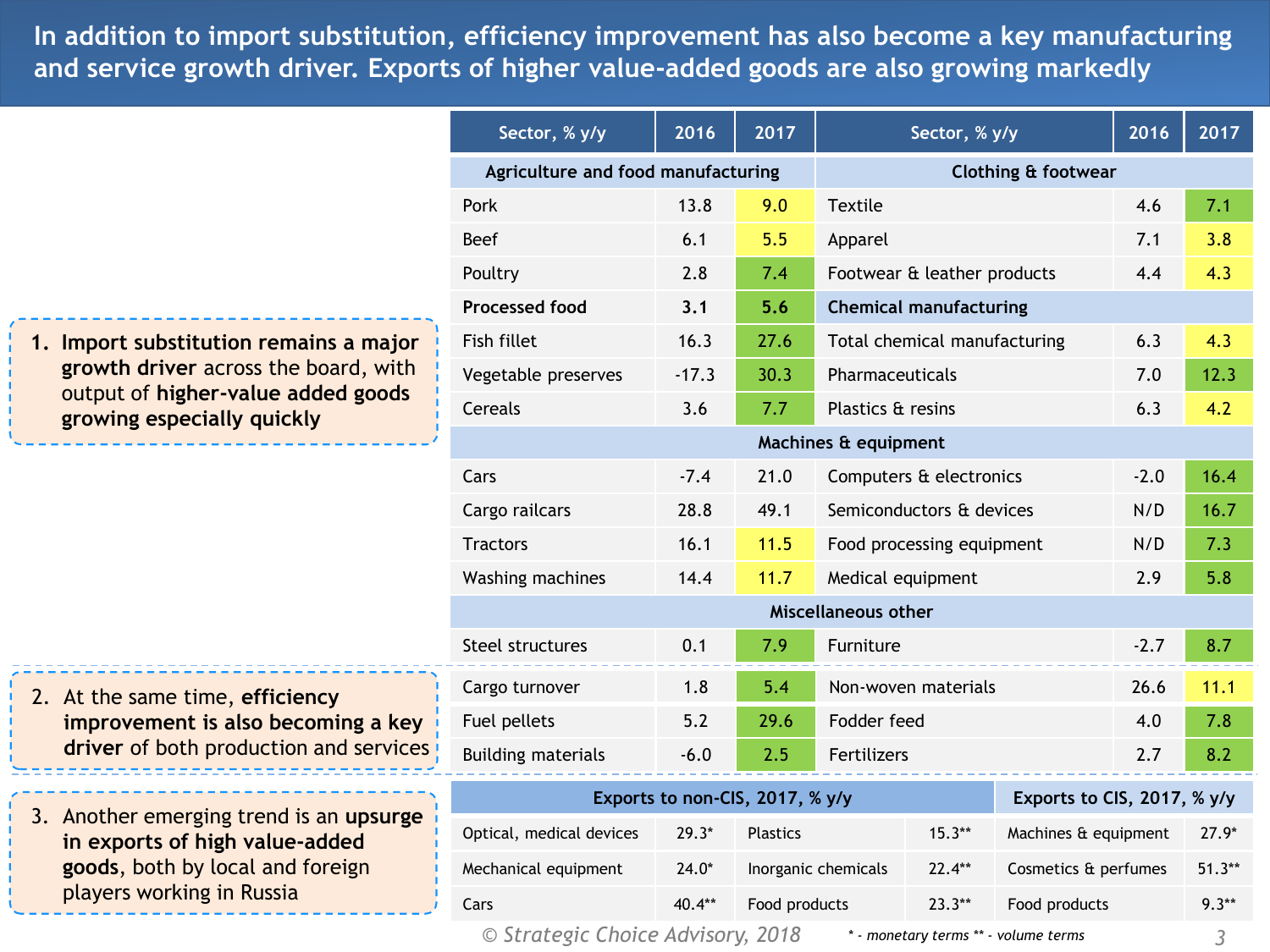**Banking sector indices improve visibly, albeit loans to corporates are recovering more slowly. FDI inflows stay solid, while overall corporate debt burden decreases, improving market liquidity**

**Indicator, % y/y 2016 2017 Indicator, % y/y 2016 2017**

**Total assets -3.5 6.4 Total liabilities -5.3 6.7**

Loans to individuals 1.1 12.7 Corporate deposits 13.8 9.2

Loans to corporates  $-9.5$  0.2 Individual deposits 4.2 7.4

Investment in securities -2.6 8.0 **Own funds 14.0 4.1**

Cash & equivalents -0.3 19.6 Current year profit 4.8-fold -15.1

correspondent accounts -3.7 6.4

Total overdue debt -5.1 3.5 Corporate funds on

#### **BANKING SECTOR**

- **Key banking sector indices either returned to zero growth** after significant declines **or posted sizable and much-welcome increases** in 2017
- While the sector is not out of the woods yet, as evidenced by stepped up cleansing and asset consolidation by the CBR, the tide is starting to turn
- **Overdue debt rose only moderately**, showing improved payment discipline
- **Still, profit dipped after soaring in 2016** (mostly on speculative FX trades)

#### **MONETARY AGGREGATES**

• **National-definition money supply expanded further** by 10.5% y/y in 2017, after growing 9.2% the previous year. Broad money also remains on a upward trend. Thus, **overall market liquidity continues improving**

#### **PUBLIC SECTOR**

- **The federal budget deficit made up 1.5% of GDP**, according to preliminary data, equal to 8.9% of budget revenues in 2017
- The State Reserve Fund has been merged with the National Welfare Fund, holding USD 66.26bn as of Feb 1, 2018. This, in addition to USD 449.8bn in FX reserves (as of Feb 2), **gives Russia a significant liquidity cushion**. Still, tightening Western sanctions and likely spending sprees in this year of presidential elections **continue to exert pressure on public finances**

#### **EXTERNAL SECTOR**

- **The current account and BoP surpluses remained strong**, thanks both to higher oil prices and growing non-oil&gas exports
- Inbound FDI made up a solid USD 23.2bn in 2017 vs. USD 30.1bn in 2016 (revised upward). Despite the decline to a level just above the historical average over the past decade, **FDI remain a key funding source for Russian companies**
- Government foreign debt grew by USD 19.1bn (37%), driven by the state budget deficit. However, while corporate foreign debt rose by USD 10.7bn, banks' foreign debt declined by 14.9bn, showing **reduced overall debt pressure on the economy**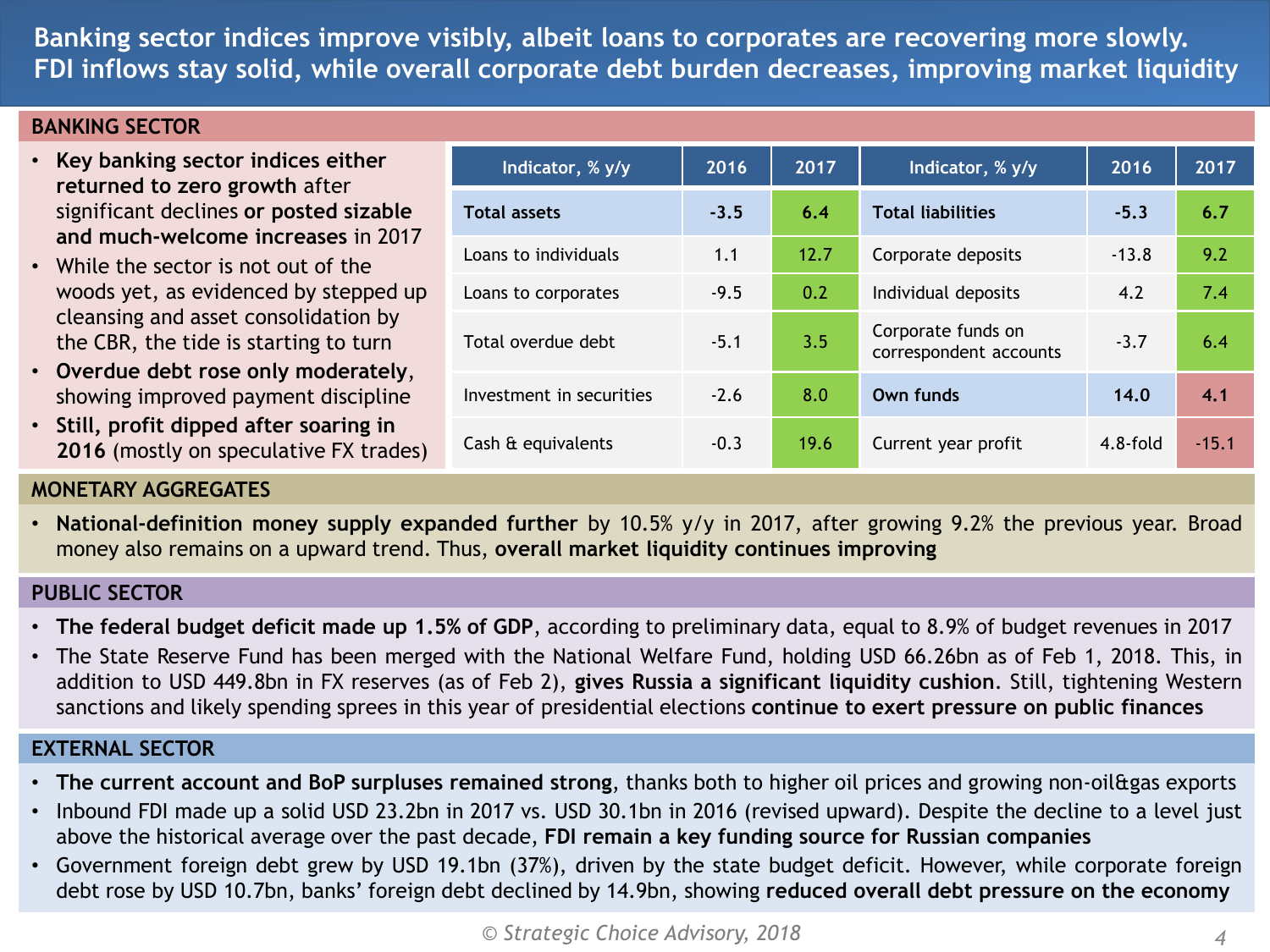**Economy should continue recovering, with growth accelerating in 2018. Consumer activity remains the main concern, but should see further improvement. Products and services improving business efficiency, and production localization in Russia to serve as key investment opportunities** 

### **Key expectations and investment ideas for 2018**

- **1. Efficiency improvement should become an increasingly important growth driver** in both production and services. **And an excellent investment opportunity**: if you want to make money, make someone more efficient!
- **2. Import substitution should continue spurring economic growth**, and serving as an investment opportunity for both local and foreign players (whether acting independently or together with a Russian partner)
- **3. Consumer demand will continue recovering gradually, but until it really takes off, overall economic growth will remain moderate.** What can unlock consumer spending? Apparently, it would take inflation to remain low (which is quite likely), and companies to further recover and start increasing wages at a faster rate to accommodate business expansion (also likely). Thus, **gradual growth acceleration appears to be the most plausible scenario**
- **4. Market liquidity may be affected by the continued fallout with the West**, especially if sanctions extend onto fixed income instruments (not overly likely now). Plus, it will remain susceptible to oil price fluctuations. However, in the base case scenario, **further gradual liquidity improvement should continue, allowing corporates to step up new investments**
- **5. FDI inflows, staying strong despite the sanctions, should provide further liquidity injections,** and will be increasingly welcome by Russian companies trying to expand. To note here: judging by the latest foreign trade data, **investment in Russia is starting to become attractive not only for the possibilities offered by the domestic market, but also for exporting higher value-added goods** to other countries